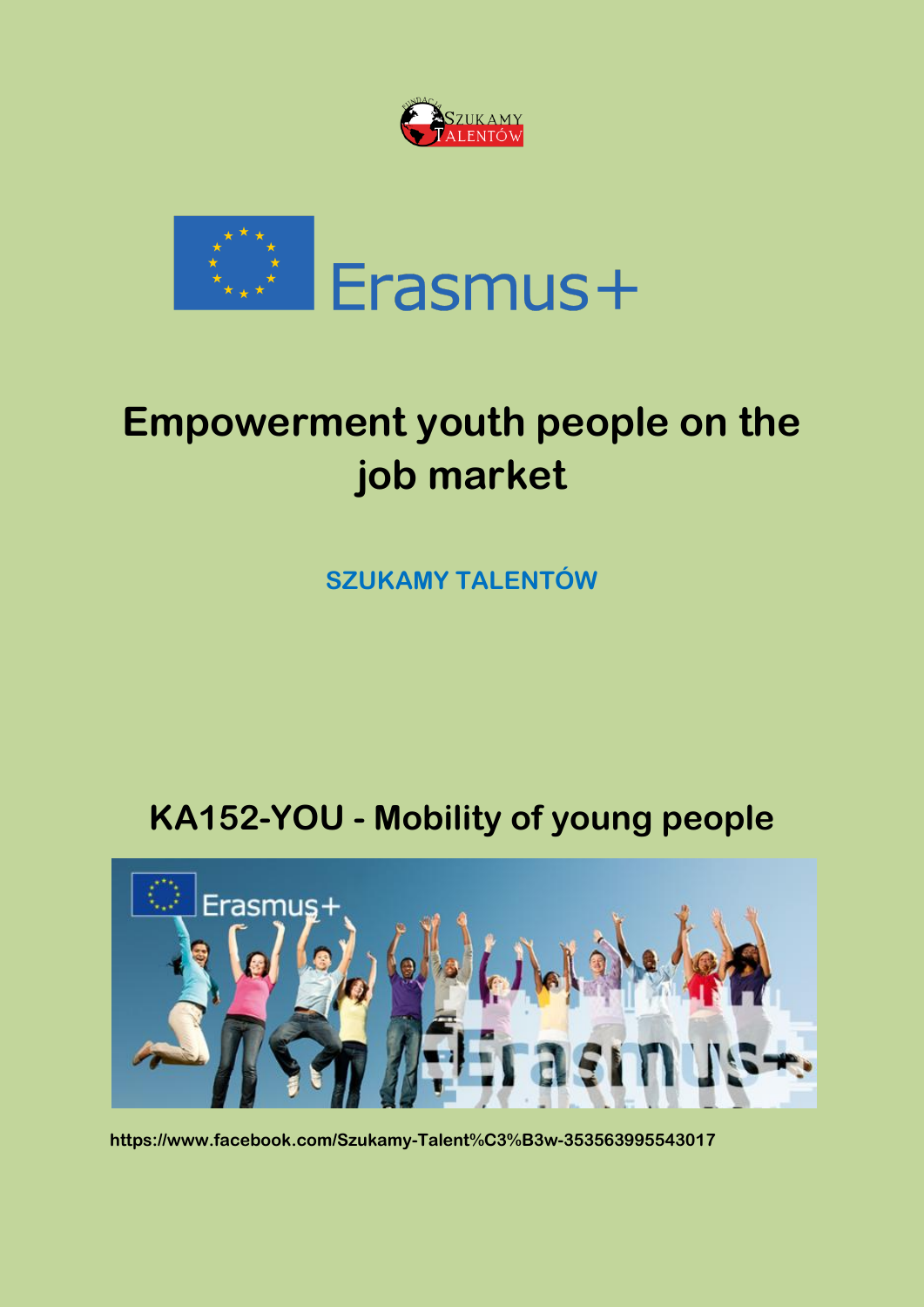



# **Mobility of young people 08-20.06.2022, Zakopane, Poland**

# **Main details about the project**

**Title: Empowerment youth people on the job market Place: Zakopane, Poland Accomodation: Willa Józef, Harenda 34, 34-500 Zakopane Training Course dates: 08.06.-20.06.2022 Countries: Spain, Goergia, Greece, Poland Participants: 8 participants per country**

**Age: from 18 years old to 30 years old** 

**Language: The training will be conducted in English, so each participant should be able to speak the language.**

#### **Project description**

**The project** 

**he project responds to the real needs related to the need to support young people on the threshold of adulthood entering the labor market and is consistent with the**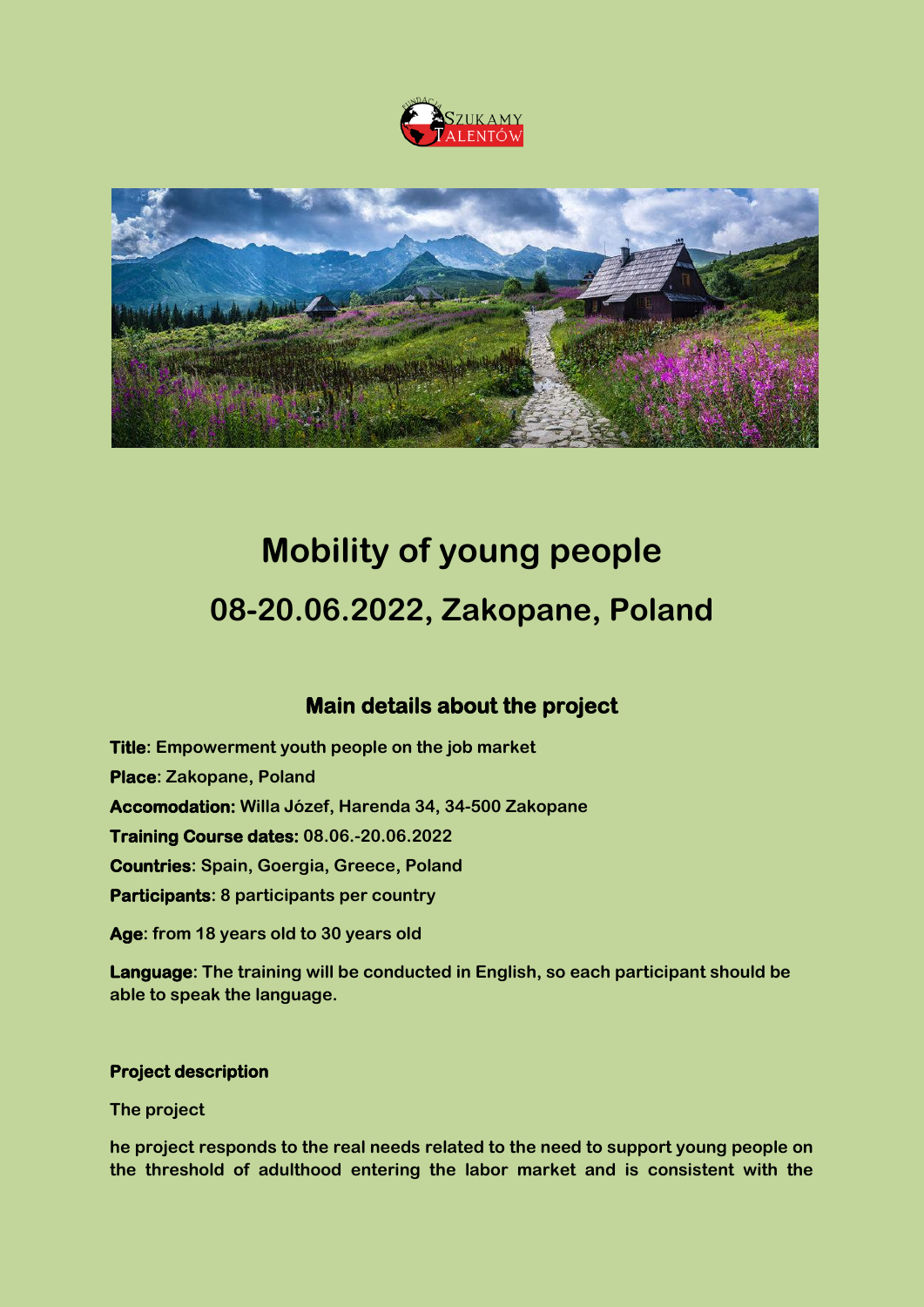

**objectives of KA1 and the priorities of the Youth sector. Its implementation will allow for the acquisition of knowledge, gaining specific skills and will develop interpersonal competences of the participants (group work, creativity, independence, etc.). Various forms of work and cooperation in ethnically mixed groups will be used to overcome stereotypical thinking, learn tolerance, and fight prejudices. The project fully complies with the assumptions of the Erasmus + program, in particular youth mobility projects - incl. by supporting young people in achieving learning outcomes (knowledge, skills and competences) in order to expand their personal development opportunities, engage them in the role of conscious and active members of society and increase their employability in the labor market, increase the knowledge of the English language among participants, raise the level of knowledge of other cultures.**

**Even though young people nowadays have access to the Internet, many opportunities do not help them find a job. Young people often do not know how to manage their lives, How to plan the path of their development, what skills they need and how to acquire them. The project is supposed to strengthen them, reveal their hidden potential and complete those areas that are omitted by formal education and which are related. We want to stimulate the sense of entrepreneurship and selfconfidence among young people. Many people have a lot of ideas, but the courage is just lacking to take this last step, which is its implementation.**

**The goals of the project are:**

**1. Acquisition of professional skills - work in a team or individual work**

**2. Acquiring the ability to use information technologies**

**3. Acquisition / improvement of professional qualifications, enabling further education or increasing the chance of finding a job that meets the expectations of participants**

**4. Raising the level of knowledge and competences during the exchange of experiences**

**5. Development of knowledge about the labor market and its basic elements, i.e. CV, cover letter, self-presentation, building your own brand, job interview or job search tools** 

**6. Development of soft skills among participants, which are highly valued on the labor market, and language skills, which are among the basic requirements of employers.**

**7.Spreading knowledge about the member states of the European Union, stimulating the curiosity of the world and shaping cultural awareness.**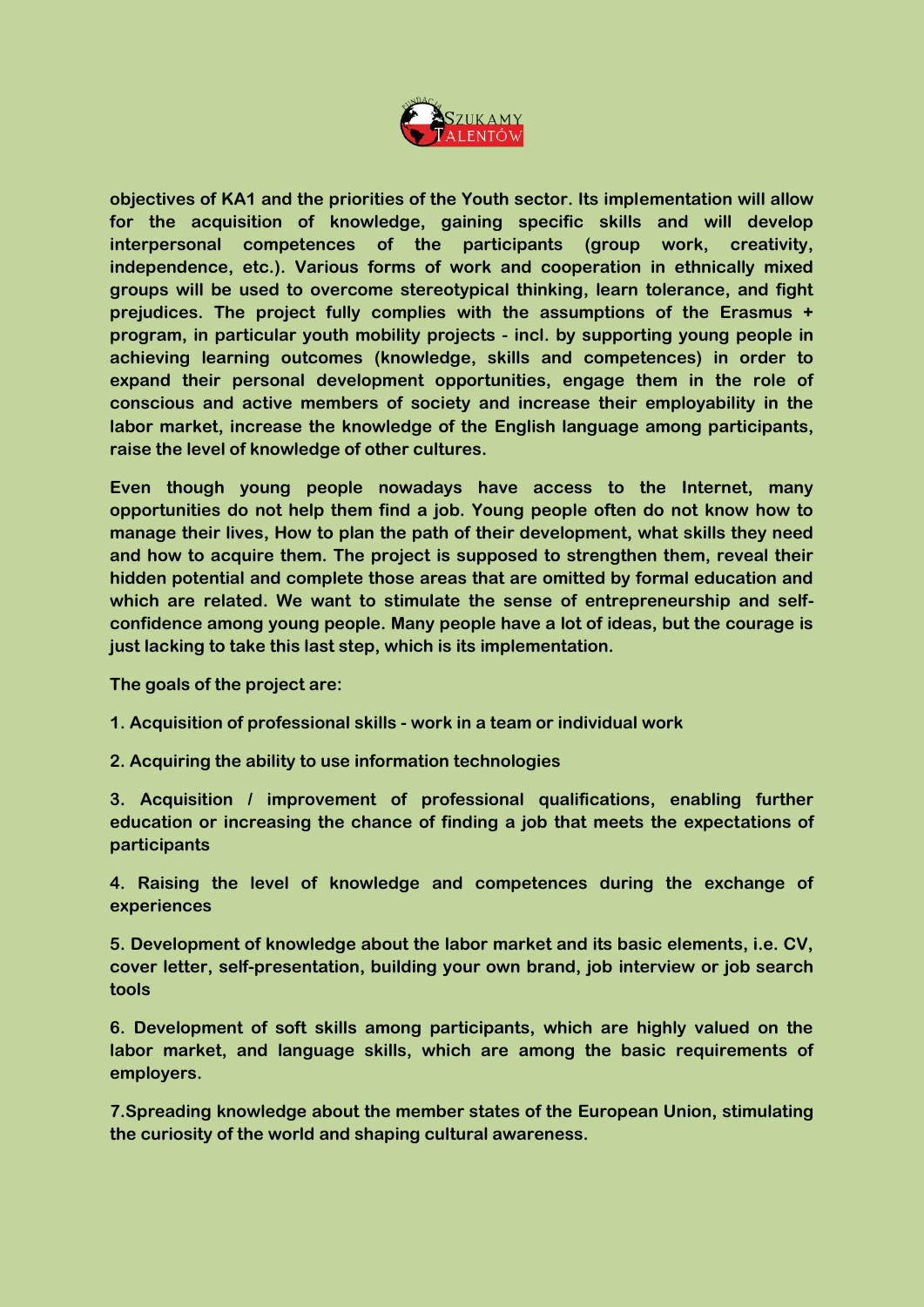

**8. Creating positive attitudes among young people, such as: tolerance, respect for cultural diversity, entrepreneurship, activity, resistance to stress, creative problem solving, willingness to help other people.**

**9. Creating a platform for the exchange of ideas, experiences or good practices between different countries associated within the European Union.**

**10. Create Youthpass certificates that will formally certify participation in the project and strengthen the reflection process among young people. Acquisition of practical skills - The ability to fill in forms, prepare documents, increase the skill of efficient use of documents, guides, as well as financial and leisure management, information search**

**Empowering participants by:**

**- Motivation level**

**- Increasing the motivation to learn, including foreign languages,**

**- encouragement for self-improvement**

**-increasing motivation to look for a job- Increase in self-confidence- Higher professional and personal aspirations**

- **- Increased involvement in the tasks performed**
- **- Cultural competences**
- **- Developing intercultural competences: openness, acceptance, tolerance**
- **- Changing attitudes / opinions**

**The aims of the whole project are:**

**- To increase the awareness of 32 young people during the project in terms of Job market and education**

**- The 4 NGOs and the young people with whom they work to raise awareness of how young people can have a real impact on the selfdevelop and their Career In future** 

**- Promoting the recognition of non-formal education through the Youthpass certificate, which will be presented to 32 exchange participants in Zakopane.** 

# **Methodology**

#### **The whole project will be based on non-formal learning:**

**Approaches: Learning through challenges; Holistic approach; Experiential Learning; Diversified Education;Personal contribution and responsibility for education.**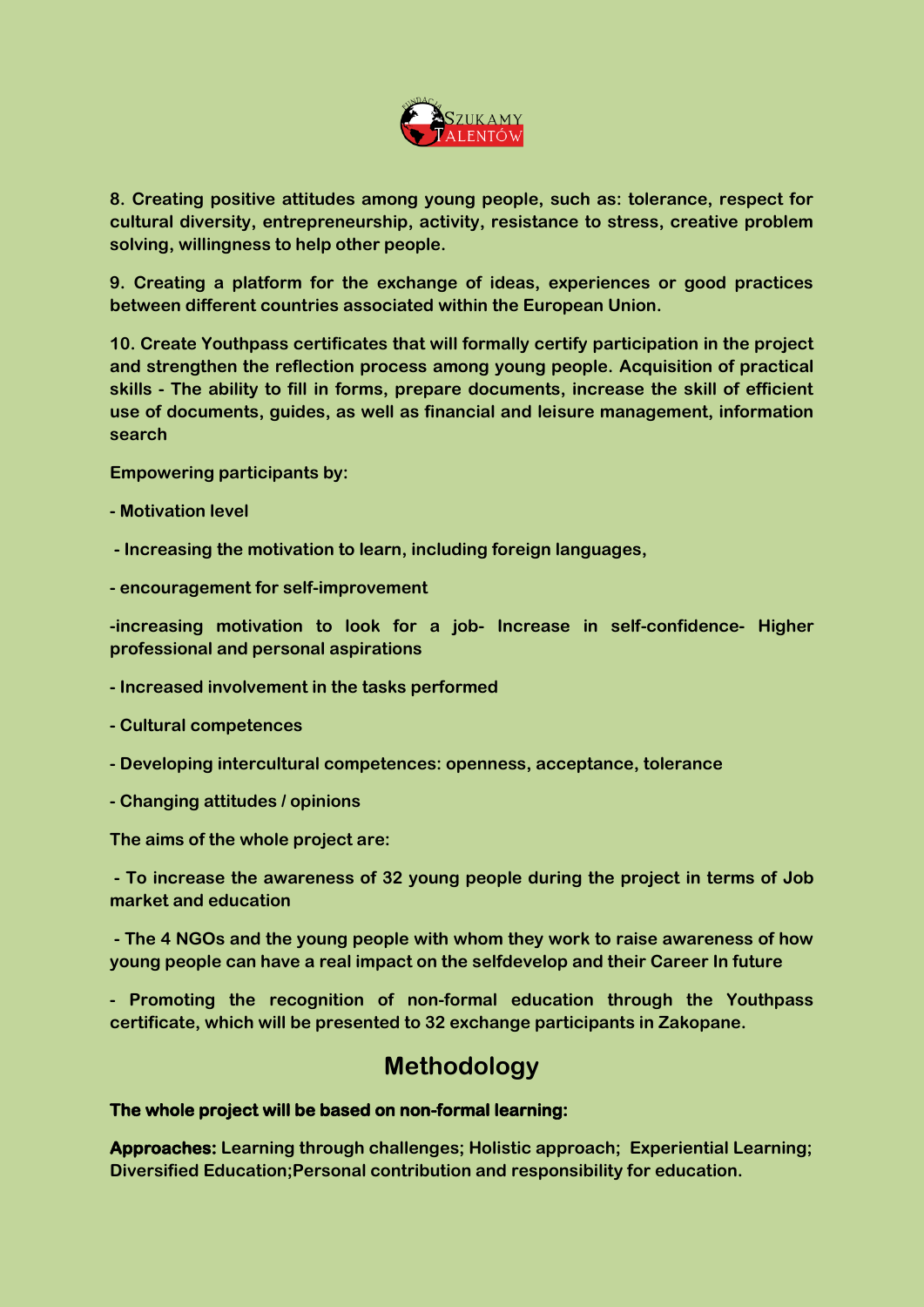

#### **Elements:**

- **workshops,**
- **simulation exercises,**
- **team-building exercises and name games,**
- **speeches and presentations,**
- **active discovery of the venue and sightseeingactivities,**
- **interviewing local population,**
- **cultural presentations organised by theparticipants,**
- **cognitive visits,**
- **daily reflections and final evaluation**

#### **nmoda**

**"Willa Józef" in Zakopane in Tatry Mountains, Poland**

- **- double, triple and quadruple rooms with bathrooms;**
- **- full board; conference room, highland cottage;**
- **- swimming pool;**
- **- table tennis and billiard;**
- **- basketball and volleyball pitch;**
- **- address: Harenda 34, 34- 500 Zakopane**
- **- more information and photos at: <http://www.zakopaneharenda.pl/>**



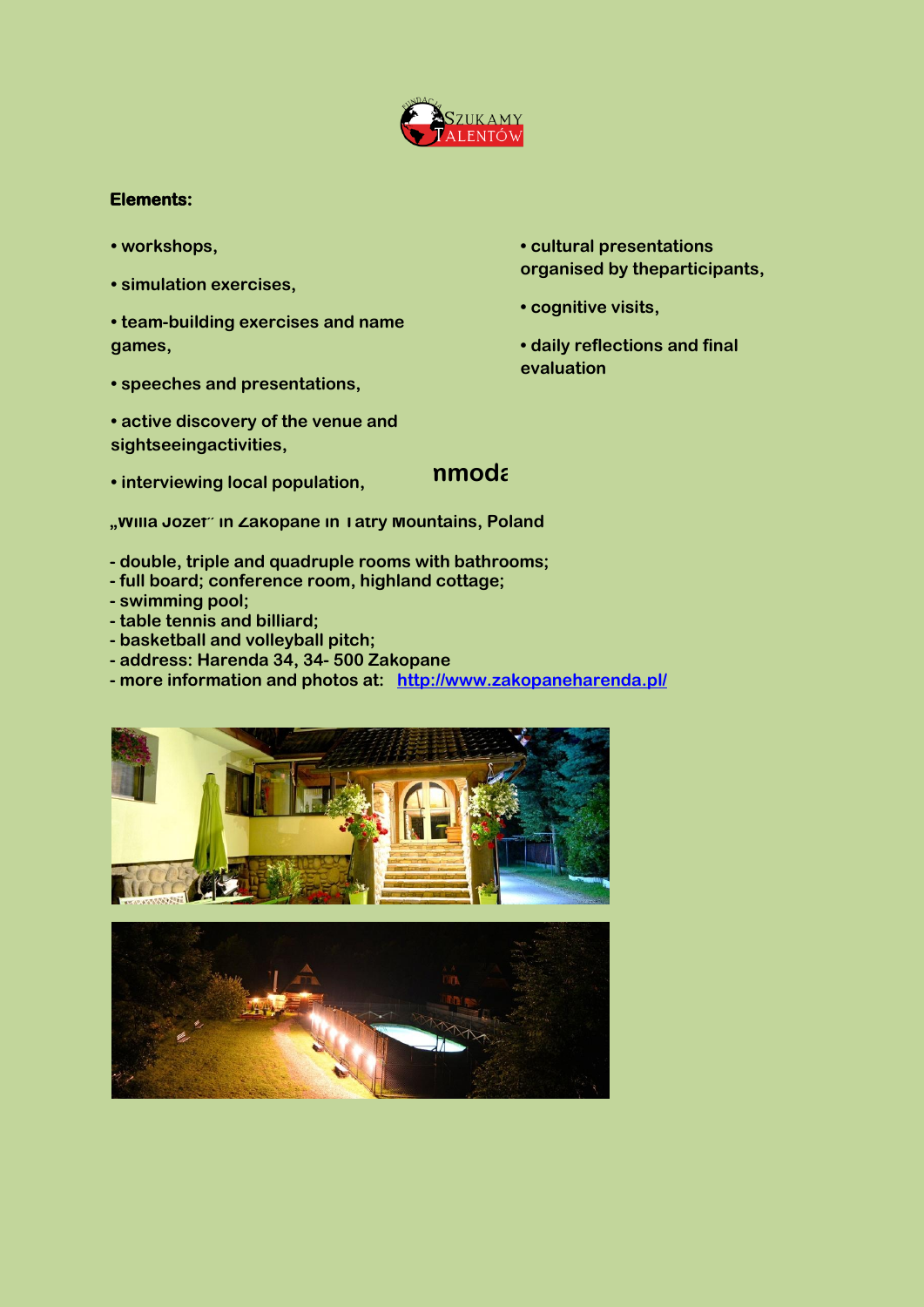





# **Travel**

**Arrival day to Poland is 08.06.2022. Departure day from Poland is 20.06.2022.**

**The closest airport from Zakopane is Kraków airport. From Kraków there are buses to Zakopane: -**

**http://www.majerbus.pl/en/**

**https://sklep.szwagropol.pl/**

 **https://www.flixbus.pl/**

**-**

**Please keep all tickets, invoice and other travel documents, which will be necessary to reimburse travel costs.**

**It is allowed to departure up to 2 days after the training. Additional days are not covered by the budget of the project.** 

**All tickets must be accepted by the coordinator before they are purchased!**

**Please write to us an e- mail with your travel proposal.**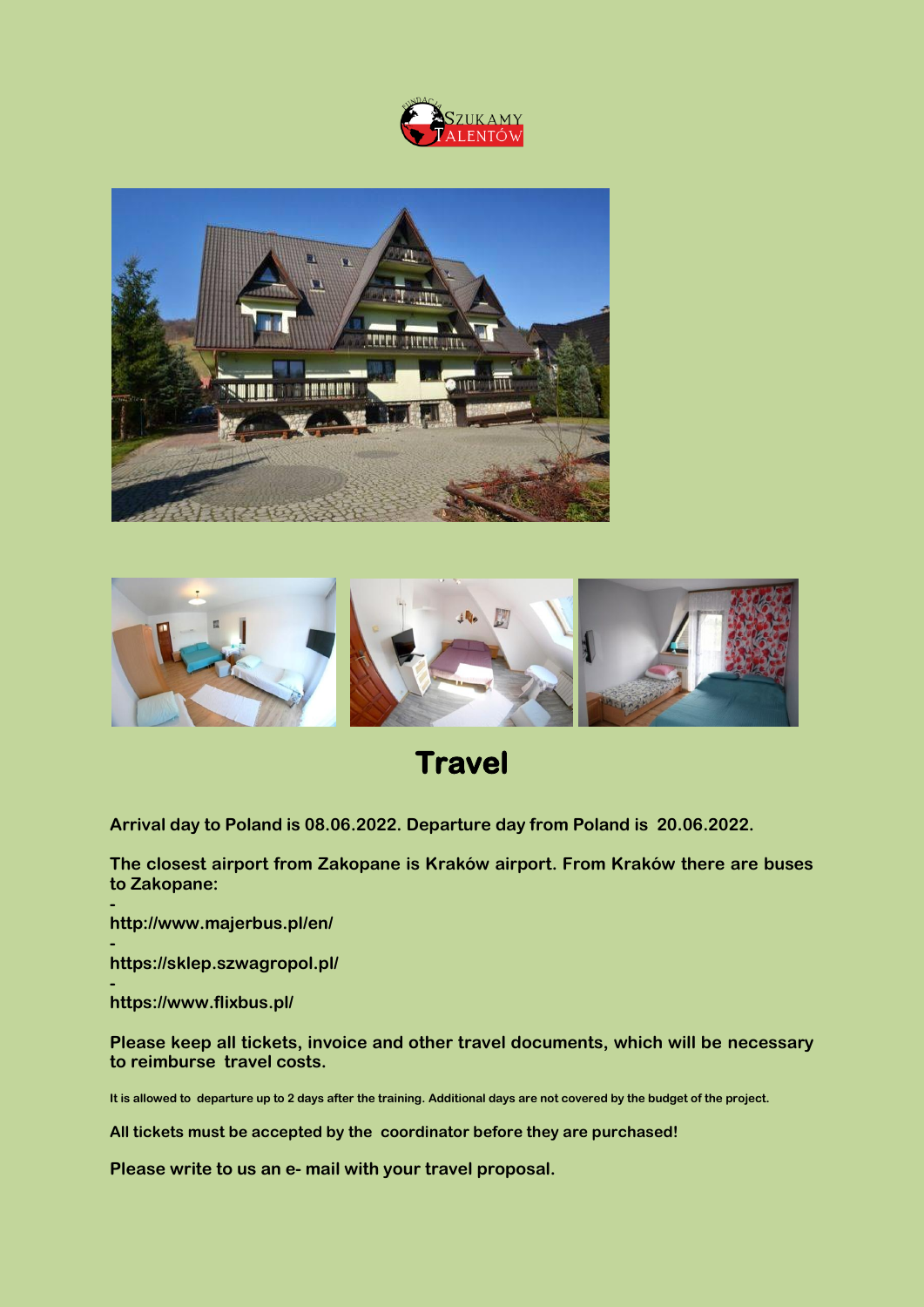

| <b>Country</b> | <b>Organisation</b>                                                       | <b>Number of</b><br>participants | <b>Website</b>                                                             | Ravel cos tup to: (max.in<br>euro)                   |
|----------------|---------------------------------------------------------------------------|----------------------------------|----------------------------------------------------------------------------|------------------------------------------------------|
| <b>Spain</b>   | <b>ASOCIACION</b><br><b>JUVENIL</b><br><b>INTERCAMBIA</b><br><b>UNION</b> | 8                                | https://europaerestu.<br>eul                                               | 360 euro standard / 410<br>euro ecological transport |
| Georgia        | <b>GEORGIAN YOUTH</b><br><b>FOR EUROPE</b>                                | 8                                | https://gye.ge/                                                            | 360 euro standard / 410<br>euro ecological transport |
| <b>Greece</b>  | <b>KERDOSKOPIKI MI</b><br><b>KYBERNITIKI ETERIA</b>                       | 8                                | https://www.facebook<br>.com/hellasforus                                   | 275 euro standard / 320<br>euro ecological transport |
| <b>Poland</b>  | <b>Szukamy Talentów</b>                                                   | 8                                | https://www.facebook<br>.com/Szukamy-<br>Talent%C3%B3w-<br>353563995543017 | 20 euro                                              |

## **Organisation – Partners / Travel cost /**

# **Practical information**

**-We highly recommend that participants have the European Health Card and travel insurance-Currency in Poland is PLN (z**ł**oty), 1 euro = 4,78 PLN**

**-May in Zakopane should be warm, but as Zakopane is located in the mountains the weather can change rapidly, so please bring with you warm jacket in case of colder days and stuff for the rain.**

**-Please also take: towels, personal care products, such as shower gel, shampoo, comb, etc.**

**-If it is possible, please bring laptops, as it can be useful during workshops, Youth pass fulfilling and evaluation of exchange and evaluation of exchange**

### **Cultural nights**

**Each country will have the opportunity to present their country, culture and habits. In order to do it, please prepare:**

**-Presentation/quiz/movie about topic connected with you culture/country**

**-Some traditional productsconnected to your country: food, drinks, clothes, music etc.**

**-Some information about your organisation.**

**-Brochures, books, postcards from your country.**